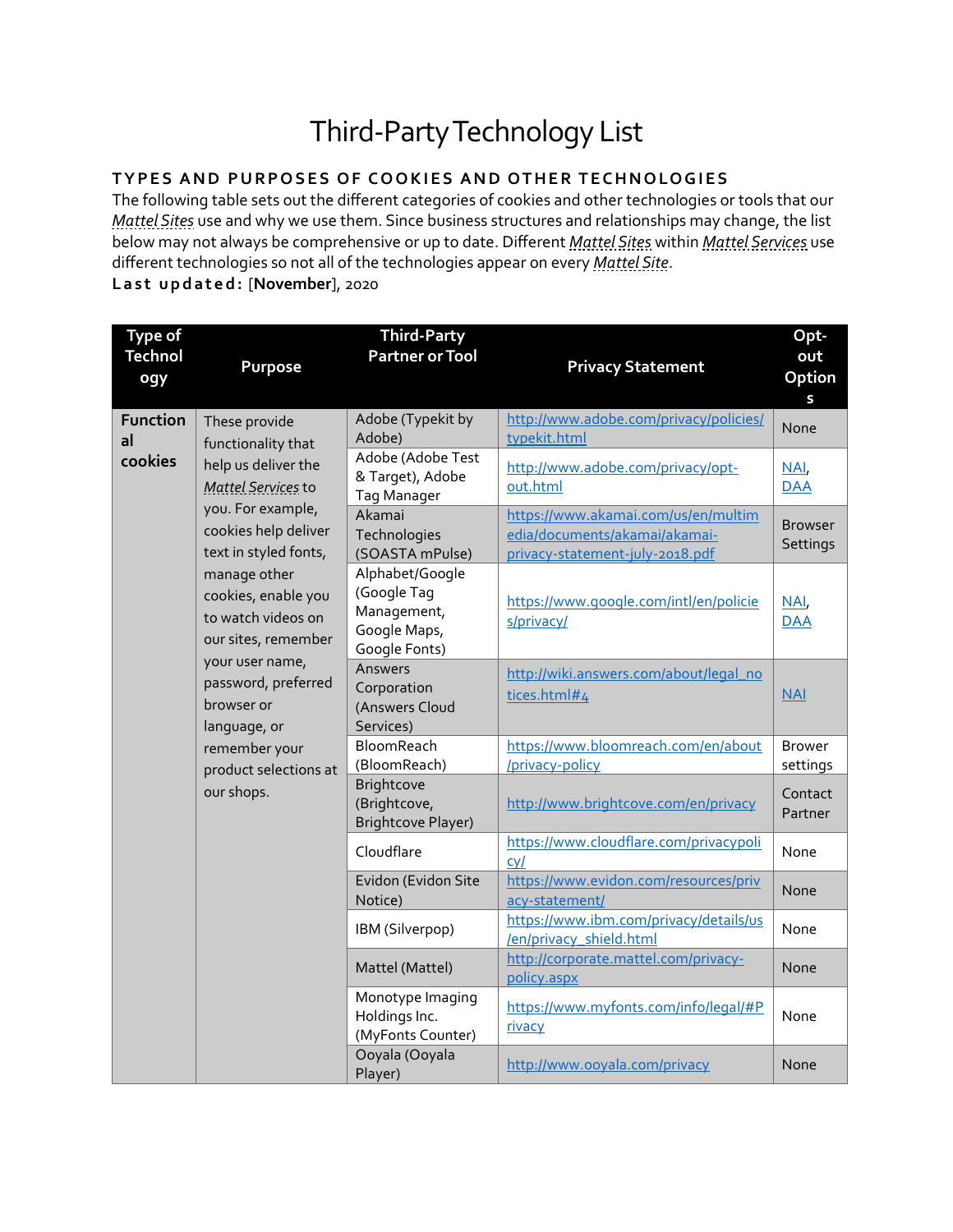| <b>Type of</b><br><b>Technol</b><br>ogy | Purpose                                                                                                                                                                                                                                                                                | <b>Third-Party</b><br><b>Partner or Tool</b>                              | <b>Privacy Statement</b>                                          | Opt-<br>out<br>Option                              |
|-----------------------------------------|----------------------------------------------------------------------------------------------------------------------------------------------------------------------------------------------------------------------------------------------------------------------------------------|---------------------------------------------------------------------------|-------------------------------------------------------------------|----------------------------------------------------|
|                                         |                                                                                                                                                                                                                                                                                        | Scene7 (Adobe<br>Experience<br>Manager)                                   | http://www.adobe.com/privacy/opt-<br>out.html                     | S<br>NAI<br><b>DAA</b>                             |
|                                         |                                                                                                                                                                                                                                                                                        | Shopify                                                                   | https://www.shopify.com/legal/privacy                             | None                                               |
|                                         |                                                                                                                                                                                                                                                                                        | Sketchfab                                                                 | https://sketchfab.com/privacy                                     | None                                               |
|                                         |                                                                                                                                                                                                                                                                                        | Signal (Signal)                                                           | https://www.signal.co/privacy-policy/                             | NAI                                                |
|                                         |                                                                                                                                                                                                                                                                                        | Tealium (Tealium)                                                         | https://tealium.com/privacy/                                      | Partner<br>Privacy<br>Policy                       |
|                                         |                                                                                                                                                                                                                                                                                        | <b>TrustArc (Truste</b><br>Consent)                                       | https://www.trustarc.com/privacy-<br>policy/                      | Partner<br>Privacy<br>Policy                       |
|                                         |                                                                                                                                                                                                                                                                                        | Webcollage<br>(Webcollage)                                                | https://www.webcollage.net/MainApp/p<br>rivacy/privacy-policy     | Partner<br>Privacy<br>Policy                       |
| Analytic<br>S                           | These are used to<br>understand,                                                                                                                                                                                                                                                       | Adobe (Omniture)                                                          | http://www.adobe.com/privacy/policy.h<br>tml                      | None                                               |
|                                         | improve, and<br>research the<br>Services, including<br>when you access the<br>Services from a                                                                                                                                                                                          | Alphabet/Google<br>(GA Audiences,<br>Google Analytics,<br>Google Adsense) | https://www.google.com/intl/en/policie<br>s/privacy/              | NAI<br>DAA,<br>Google<br>Analytic<br>s Opt-<br>out |
|                                         | computer or mobile<br>device. For example,<br>we may use cookies<br>to understand how<br>you are using<br>features on Services.<br>We and our partners<br>may use these<br>technologies and the<br>information we<br>receive to improve<br>and understand how<br>you use the Services. | Automattic/WordPr<br>ess (WordPress<br>Stats)                             | https://automattic.com/privacy                                    | None                                               |
|                                         |                                                                                                                                                                                                                                                                                        | IBM (IBM Customer<br>Experience)                                          | https://www.ibm.com/privacy/details/us<br>/en/privacy_shield.html | <b>DAA</b>                                         |
|                                         |                                                                                                                                                                                                                                                                                        | Moat, Inc. (Moat)                                                         | https://moat.com/privacy                                          | NAI<br>DAA,<br><b>EDAA</b>                         |
|                                         |                                                                                                                                                                                                                                                                                        | Monotype Imaging<br>Holdings Inc.<br>(Myfonts Counter)                    | https://www.myfonts.com/info/legal/#P<br>rivacy                   | None                                               |
|                                         |                                                                                                                                                                                                                                                                                        | New Relic (New<br>Relic)                                                  | https://newrelic.com/privacy                                      | $\overline{DAA}$                                   |
|                                         |                                                                                                                                                                                                                                                                                        | Ooyala (Ooyala<br>Analytics)                                              | http://www.ooyala.com/privacy                                     | None                                               |
|                                         |                                                                                                                                                                                                                                                                                        | Quantum Metric<br>(Quantum Metric<br>Tracker)                             | https://www.quantummetric.com/legal/<br>privacy/                  | None                                               |
|                                         |                                                                                                                                                                                                                                                                                        | Salesforce<br>(iGoDigital)                                                | http://pages.exacttarget.com/iGoDigital<br>Privacy                | None                                               |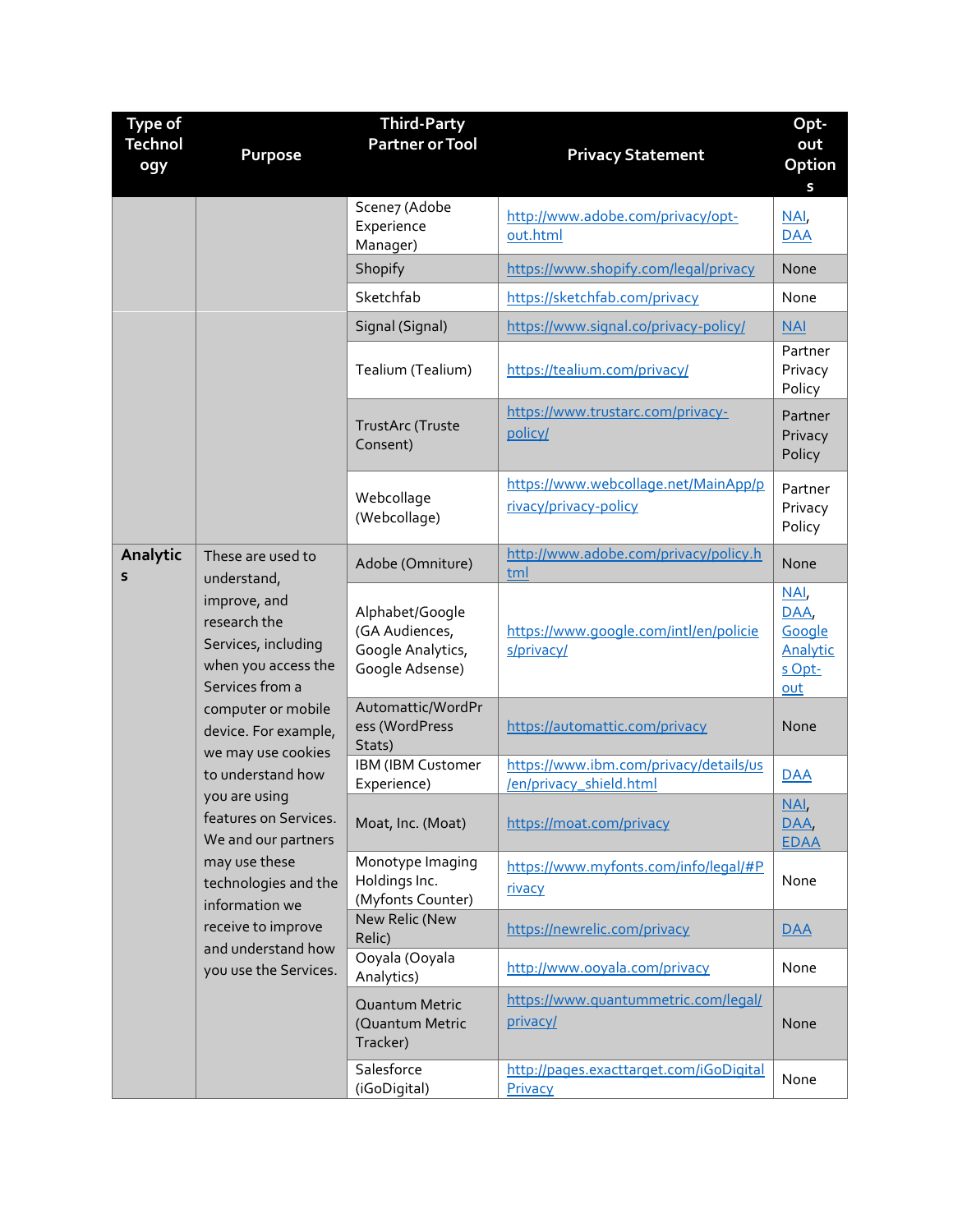| <b>Type of</b>  |                                                                                                                                                                                                                                                               | <b>Third-Party</b>                                                                                                                                                                                       |                                                                         | Opt-                         |
|-----------------|---------------------------------------------------------------------------------------------------------------------------------------------------------------------------------------------------------------------------------------------------------------|----------------------------------------------------------------------------------------------------------------------------------------------------------------------------------------------------------|-------------------------------------------------------------------------|------------------------------|
| <b>Technol</b>  |                                                                                                                                                                                                                                                               | <b>Partner or Tool</b>                                                                                                                                                                                   |                                                                         | out                          |
| ogy             | Purpose                                                                                                                                                                                                                                                       |                                                                                                                                                                                                          | <b>Privacy Statement</b>                                                | Option                       |
|                 |                                                                                                                                                                                                                                                               |                                                                                                                                                                                                          |                                                                         | S                            |
|                 |                                                                                                                                                                                                                                                               | Sidecar (Sidecar)                                                                                                                                                                                        | https://hello.getsidecar.com/privacy-<br>policy/                        | None                         |
|                 |                                                                                                                                                                                                                                                               | Webtrends<br>(Webtrends)                                                                                                                                                                                 | https://www.webtrends.com/terms-<br>policies/privacy/privacy-statement/ | <b>NAI</b>                   |
|                 |                                                                                                                                                                                                                                                               | Drawbridge<br>(Drawbridge),<br>LinkedIn Marketing<br>Solutions                                                                                                                                           | https://drawbridge.com/privacy                                          | NAI<br><b>DAA</b>            |
|                 |                                                                                                                                                                                                                                                               | Facebook (Facebook<br>Connect)                                                                                                                                                                           | https://www.facebook.com/privacy/expl<br>anation                        | <b>DAA</b>                   |
|                 |                                                                                                                                                                                                                                                               | Facebook (Facebook<br>Impressions,<br><b>Facebook Social</b><br>Plugin, Facebook<br>Social Graph)                                                                                                        | https://www.facebook.com/full_data_u<br>se policy                       | <b>DAA</b>                   |
|                 |                                                                                                                                                                                                                                                               | Instagram                                                                                                                                                                                                | https://help.instagram.com/189664148<br>0634370?ref=ig                  | <b>Browser</b><br>Settings   |
|                 |                                                                                                                                                                                                                                                               | Pinterest (Pinterest)                                                                                                                                                                                    | https://policy.pinterest.com/en/privacy-<br>policy                      | Partner<br>Privacy<br>Policy |
|                 |                                                                                                                                                                                                                                                               | Twitter (Twitter<br>Button, Twitter<br>Syndication)                                                                                                                                                      | https://twitter.com/privacy?lang=en                                     | <b>DAA</b>                   |
| Advertisi<br>ng | Advertising cookies<br>and pixels are used                                                                                                                                                                                                                    | AddThis (AddThis)                                                                                                                                                                                        | http://www.addthis.com/privacy/privac<br>y-policy                       | NAI<br><b>DAA</b>            |
|                 | to deliver relevant<br>ads and track ad<br>campaign<br>performance and<br>efficiency. For<br>example, we and our<br>ad partners may use<br>information collected<br>to serve you<br>interest-based ads<br>that on Mattel<br>Services or on other<br>websites. | Adbrain (Adbrain)                                                                                                                                                                                        | http://www.adbrain.com/legals/privacy-<br>policy                        | <b>DAA</b>                   |
|                 |                                                                                                                                                                                                                                                               | Adobe (Adobe<br>Audience Manager)                                                                                                                                                                        | http://www.adobe.com/privacy/opt-<br>out.html                           | NAI<br><b>DAA</b>            |
|                 |                                                                                                                                                                                                                                                               | Neustar (Aggregate                                                                                                                                                                                       | https://www.neustar.biz/privacy/opt-                                    | NAI,                         |
|                 |                                                                                                                                                                                                                                                               | Knowledge)                                                                                                                                                                                               | out                                                                     | <b>DAA</b>                   |
|                 |                                                                                                                                                                                                                                                               | Alphabet/Google<br>(DoubleClick,<br>DoubleClick Bid<br>Server, DoubleClick<br>AdWords<br>Conversion, Google<br>AdWords User List,<br>Google Dynamic<br>Remarketing,<br>Google DoubleClick<br>Floodlight) | https://www.google.com/intl/en/policie<br>s/privacy/                    | NAI<br><b>DAA</b>            |
|                 |                                                                                                                                                                                                                                                               | Amazon (Amazon<br>Associates)                                                                                                                                                                            | https://www.amazon.com/gp/help/cust<br>omer/display.html?nodeId=468496  | <b>DAA</b>                   |
|                 |                                                                                                                                                                                                                                                               | AppNexus                                                                                                                                                                                                 | https://www.appnexus.com/en/compan                                      |                              |
|                 |                                                                                                                                                                                                                                                               | (AppNexus)                                                                                                                                                                                               | y/platform-privacy-policy                                               | $NAI$                        |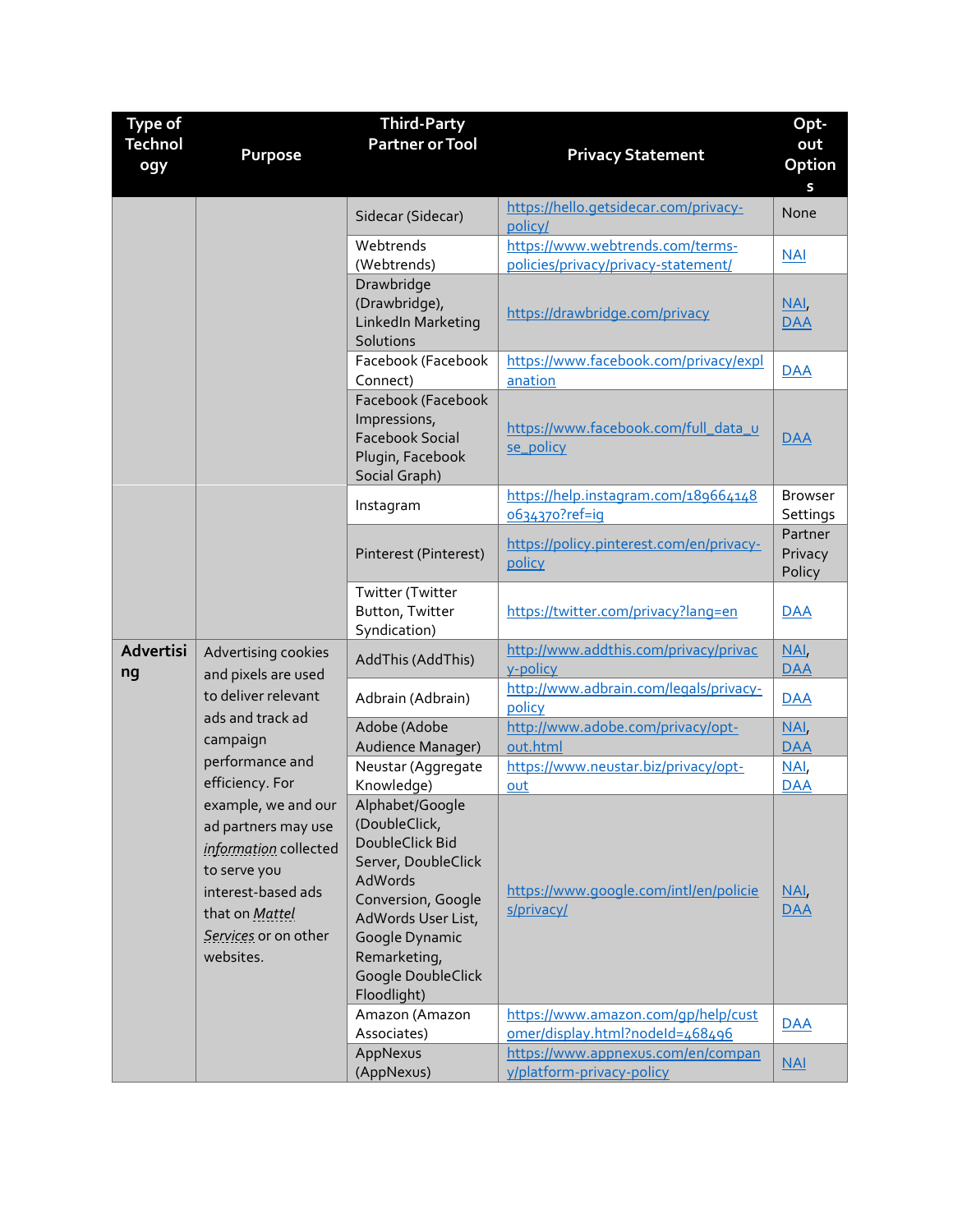| <b>Type of</b><br><b>Technol</b><br>ogy | Purpose | <b>Third-Party</b><br><b>Partner or Tool</b>               | <b>Privacy Statement</b>                                             | Opt-<br>out<br>Option<br>S        |
|-----------------------------------------|---------|------------------------------------------------------------|----------------------------------------------------------------------|-----------------------------------|
|                                         |         | Atomz Search<br>(Adobe Experience<br>Manager)              | http://www.adobe.com/privacy/opt-<br>out.html                        | NAI<br><b>DAA</b>                 |
|                                         |         | <b>BidSwitch</b><br>(BidSwitch)                            | http://www.bidswitch.com/privacy-<br>policy/                         | Partner<br>Privacy<br>Policy      |
|                                         |         | Conversant (Dotomi,<br>CJ Affiliate)                       | http://www.conversantmedia.com/legal<br>/privacy                     | Convers<br>ant, NAI<br><b>DAA</b> |
|                                         |         | DataXu (DataXu)                                            | http://www.dataxu.com/about-<br>us/privacy/data-collection-platform/ | $NAI$<br><b>DAA</b>               |
|                                         |         | Facebook (Facebook<br>Custom Audiences,<br>Facebook Pixel) | https://www.facebook.com/privacy/expl<br>anation                     | $\overline{\mathsf{DAA}}$         |
|                                         |         | Media Innovation<br>(Media Innovation)                     | http://www.themig.com/en-<br>us/privacy.html                         | NAI<br><b>DAA</b>                 |
|                                         |         | MediaMath                                                  | http://www.mediamath.com/privacy-<br>policy/                         | NAI<br><b>DAA</b>                 |
|                                         |         | Microsoft (Microsoft<br>Advertising, Bing<br>Ads)          | https://privacy.microsoft.com/en-<br>us/privacystatement             | Partner<br>Privacy<br>Policy      |
|                                         |         | OpenX (OpenX)                                              | https://www.openx.com/legal/privacy-<br>policy/                      | <b>DAA</b>                        |
|                                         |         | Oracle (BlueKai)                                           | https://www.oracle.com/corporate/a<br>cquisitions/bluekai/index.html | NAI<br><b>DAA</b>                 |
|                                         |         | OwnerIQ (OwnerIQ)                                          | http://www.ownerig.com/privacy-notice                                | NAI<br><b>DAA</b>                 |
|                                         |         | PubMatic<br>(PubMatic)                                     | https://pubmatic.com/legal/privacy-<br>policy/                       | $NAI$<br><b>DAA</b>               |
|                                         |         | PulsePoint<br>(PulsePoint)                                 | https://www.pulsepoint.com/privacy-<br>policy.html                   | NAI<br><b>DAA</b>                 |
|                                         |         | Rocket Fuel/Sizmek<br>$([x+1])$                            | http://rocketfuel.com/privacy/                                       | NAI<br><b>DAA</b>                 |
|                                         |         | Rubicon (Rubicon)                                          | http://rubiconproject.com/privacy-<br>policy/                        | NAI<br><b>DAA</b>                 |
|                                         |         | Salesforce<br>(iGoDigital)                                 | http://pages.exacttarget.com/iGoDigital<br>Privacy                   | None                              |
|                                         |         | ShareThis<br>(ShareThis)                                   | http://www.sharethis.com/privacy/                                    | NAI<br><b>DAA</b>                 |
|                                         |         | ShareThrough<br>(ShareThrough)                             | https://platform-<br>cdn.sharethrough.com/privacy-policy             | NAI<br><b>DAA</b>                 |
|                                         |         | Tapad (Tapad)                                              | https://www.tapad.com/privacy-policy                                 | NAI<br><b>DAA</b>                 |